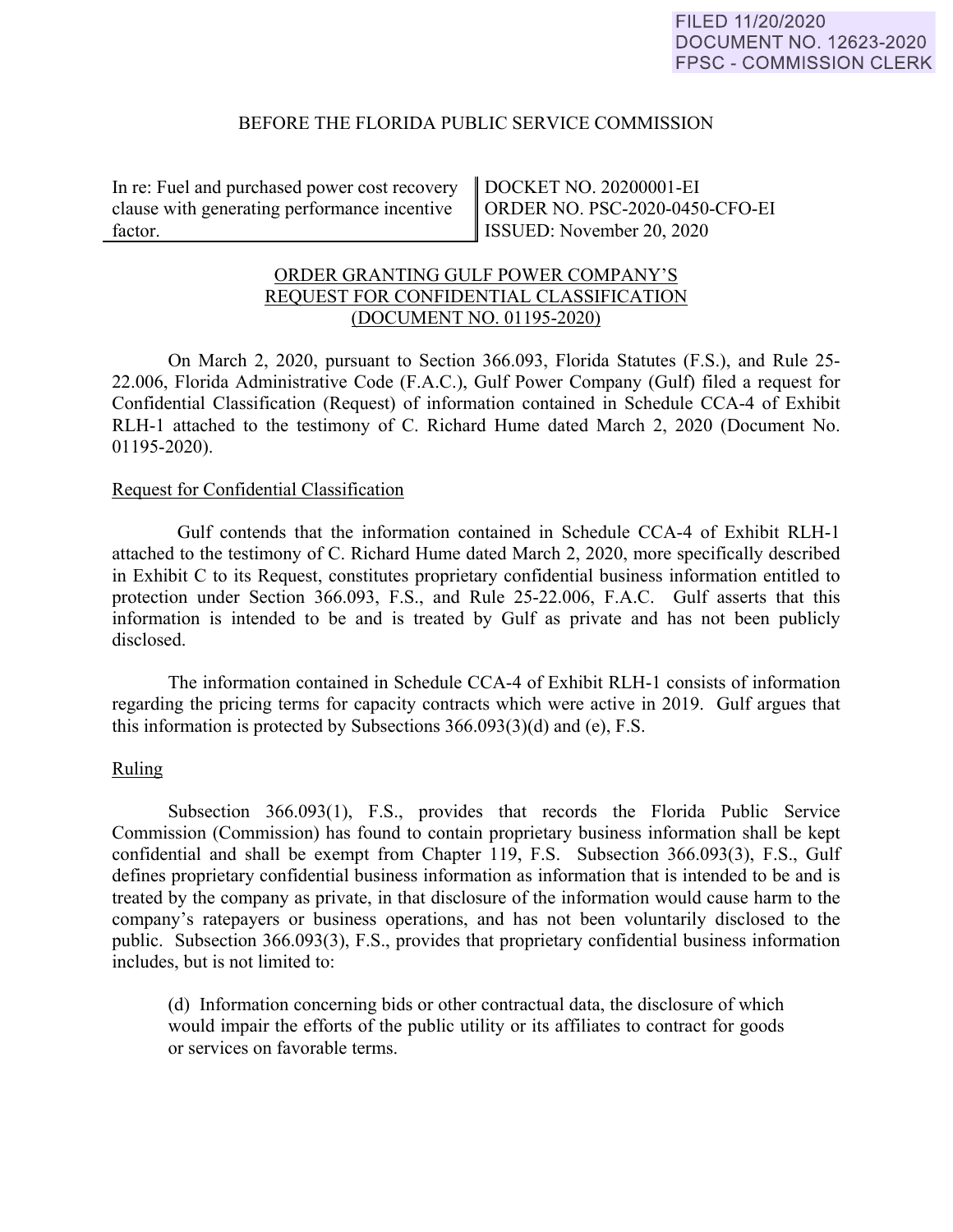(e) Information relating to competitive interests, the disclosure of which would impair the competitive business of the provider of the information.

 Upon review, it appears the information and data provided in this request satisfies the criteria set forth in Subsection 366.093(3), F.S., for classification as proprietary confidential business information. The pricing terms of the capacity contracts appear to be "information concerning bids or other contractual data, the disclosure of which would impair the efforts of the public utility or its affiliates to contract for goods or services on favorable terms" and "information relating to competitive interests, the disclosure of which would impair the competitive business of the provider of the information." Thus the information identified in Document No. 01195-2020 shall be granted confidential classification.

Pursuant to Subsection 366.093(4), F.S., the information for which confidential classification is granted herein shall remain protected from disclosure for a period of up to 18 months from the date of issuance of this Order. At the conclusion of the 18-month period, the confidential information will no longer be exempt from Subsection 119.07(1), F.S., unless Gulf or another affected person shows, and the Commission finds, that the records continue to contain proprietary confidential business information.

Based on the foregoing, it is hereby

 ORDERED by Commissioner Andrew Giles Fay, as Prehearing Officer, that Gulf Power Company's Request for Confidential Classification of Document No. 01195-2020, is granted, as set forth herein. It is further

 ORDERED that the information in Document No. 01195-2020 for which confidential classification has been granted, shall remain protected from disclosure for a period of up to 18 months from the date of issuance of this Order. It is further

 ORDERED that this Order shall be the only notification by the Commission to the parties of the date of declassification of the materials discussed herein.